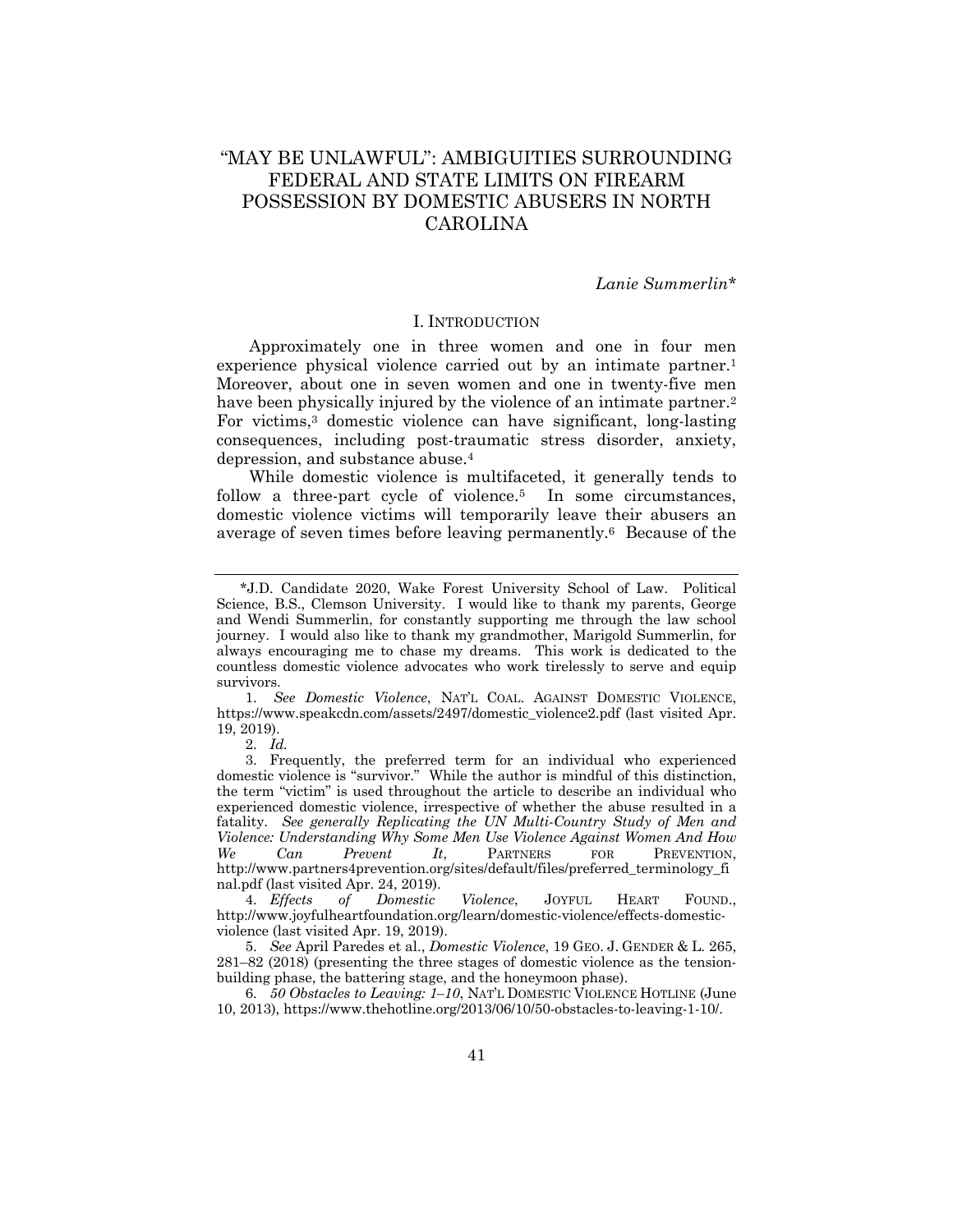complex nature of domestic violence,7 criminal domestic violence statutes and civil domestic violence protective orders, developed on the federal and state levels, are designed to protect victims.8

For example, various federal and state laws restrict the ability of domestic abusers to possess firearms.9 The risk of femicide increases by at least 400% if a firearm is accessible to a domestic abuser.10 As opposed to violent incidents involving bodily force or other types of weapons, domestic violence incidents involving firearms are twelve times more likely to result in death.<sup>11</sup> Since domestic violence is within the family law realm traditionally governed by state law,12 the relevant federal provisions are intended "to supplement, *not* supplant the state remedies."13

This Comment analyses the differences between current federal law and North Carolina state law regarding domestic violence firearm prohibitions. Part II discusses the Lautenberg Amendment to the federal Gun Control Act of 1996, which bans firearm possession by individuals convicted of domestic violence misdemeanors or subject to domestic violence protective orders. Part III provides an overview of N.C. Gen. Stat. § 50B, North Carolina's domestic violence statute, and details how a victim can obtain a civil domestic violence protective order. Finally, Part IV analyzes the contradictions between federal law and North Carolina law regarding domestic violence firearm prohibitions.

13. *Id.*

<sup>7.</sup> Domestic violence presents a complex legal and societal issue, in that victims often face ostracism for staying with their abusers. However, there are a multitude of obstacles that hinder a victim's ability to flee. *See* Paredes, (explaining the effects of the "honeymoon phase," and battered women's syndrome); *see also* "*Why Don't They Just Leave?"*, NAT'L DOMESTIC VIOLENCE HOTLINE, https://www.thehotline.org/is-this-abuse/why-do-people-stay-inabusive-relationships/ (last visited Apr. 24, 2019).

<sup>8.</sup> *See infra* Parts II.A and III.A.

<sup>9.</sup> *See, e.g.*, 18 U.S.C. §§ 922(g)(8)–(9) (2012); N.C. GEN. STAT. § 50B-3.1 (2017).

<sup>10.</sup> *Guns and Domestic Violence*, NAT'L COAL. AGAINST DOMESTIC VIOLENCE, https://www.speakcdn.com/assets/2497/guns\_and\_dv0.pdf (last visited Apr. 19, 2019). Although all genders are at risk of experiencing domestic violence, this article focuses on female victims because women are disproportionately impacted by domestic violence. Furthermore, there is increased risk of incidents of domestic violence when a firearm is introduced. *See Domestic Violence*, *supra* note 1.

<sup>11.</sup> *Id.*

<sup>12.</sup> *See* Margaret Groban, *The Federal Government's Role in Securing Justice in Domestic Abuse Cases*, 69 ME. L. REV. 235, 239 (2017).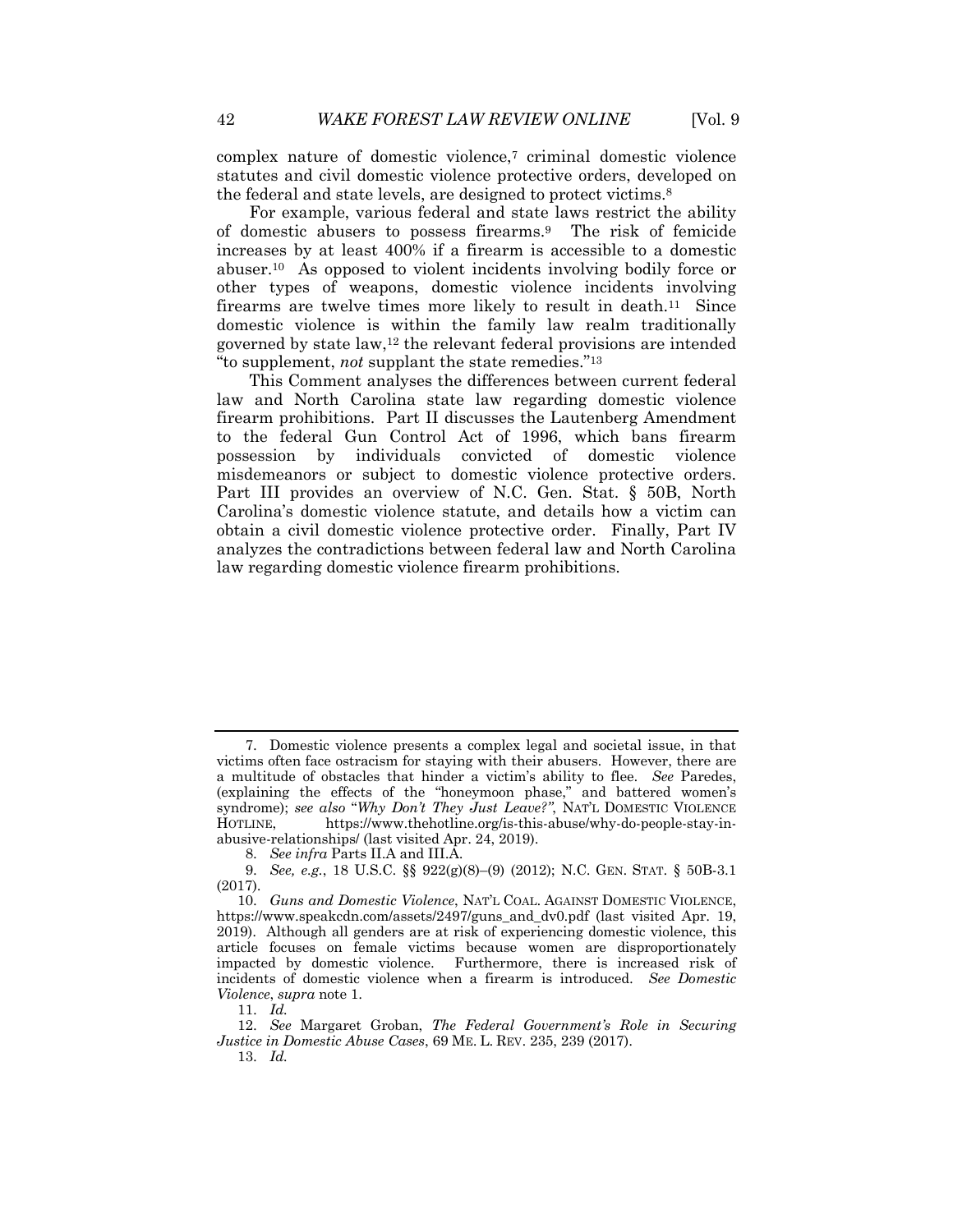# II. FEDERAL RESPONSE TO DOMESTIC VIOLENCE

#### *A. The Lautenberg Amendment: Its History and Impact*

The Lautenberg Amendment to the Gun Control Act of 1996 is a significant federal domestic violence statute.14 The Gun Control Act was passed to limit firearm possession by listed groups of individuals.15 The Lautenberg Amendment, which was encoded in 18 U.S.C. §§ 922(g)(8) and (9), was added to the Gun Control Act to explicitly limit the ability of domestic abusers to possess firearms.16

Before the Lautenberg Amendment, federal law prohibited firearm possession by domestic abusers convicted of a felony.17 However, many domestic abusers were only convicted of misdemeanors, instead of felonies, due to the nature of domestic assaults and the ready availability of plea deals.18 As a result, 18 U.S.C.  $\S 922(g)(9)$  was enacted by Congress to close this dangerous loophole.19

Under 18 U.S.C. § 922(g)(9), an individual is prohibited for life from possessing a firearm if he or she has been convicted in any court of misdemeanor domestic violence.20 Moreover, 18 U.S.C. §  $922(g)(8)$  prohibits an individual subject to a domestic violence protective order from possessing a firearm for the duration of the order.<sup>21</sup> For 18 U.S.C. §  $922(g)(8)$  to apply, a state-issued protective order must meet three statutory requirements: (1) the defendant must have had notice of the hearing in which the order was issued and an opportunity to participate; (2) the order must restrain the defendant from harassing, stalking, or otherwise threatening the plaintiff; and (3) the order must include a finding that the defendant represents a credible threat to the plaintiff or a relevant child, or must explicitly prohibit the actual, attempted, or threatened use of physical force against the plaintiff or a relevant child.22

#### *B. Federal Courts' Interpretation of the Lautenberg Amendment*

While these statutes limit the Second Amendment right to bear arms, the United States Supreme Court recognized the constitutionality of prohibiting an individual with a misdemeanor

<sup>14.</sup> Caitlin Valiulis, *Domestic Violence*, 15 GEO. J. GENDER & L. 123, 130 (2014). Such federal legislation regarding domestic violence is constitutional pursuant to the US Constitution's Commerce Clause. *See* Groban, *supra* note 12, at 238. This is largely because domestic violence costs the U.S. economy approximately \$5.8 billion to \$12.6 billion every year. *See Domestic Violence*, *supra* note 1.

<sup>15.</sup> *See* Groban, *supra* note 12, at 239.

<sup>16.</sup> *Id.*

<sup>17.</sup> *See* 142 CONG. REC. 22,985 (1996).

<sup>18.</sup> *See id.*; *see also* Groban, *supra* note 12, at 240.

<sup>19.</sup> *See* 142 CONG. REC. 22,985 (1996).

<sup>20.</sup> 18 U.S.C. § 922(g)(9) (2012).

<sup>21.</sup> *Id.* at § 922(g)(8).

<sup>22.</sup> *Id.*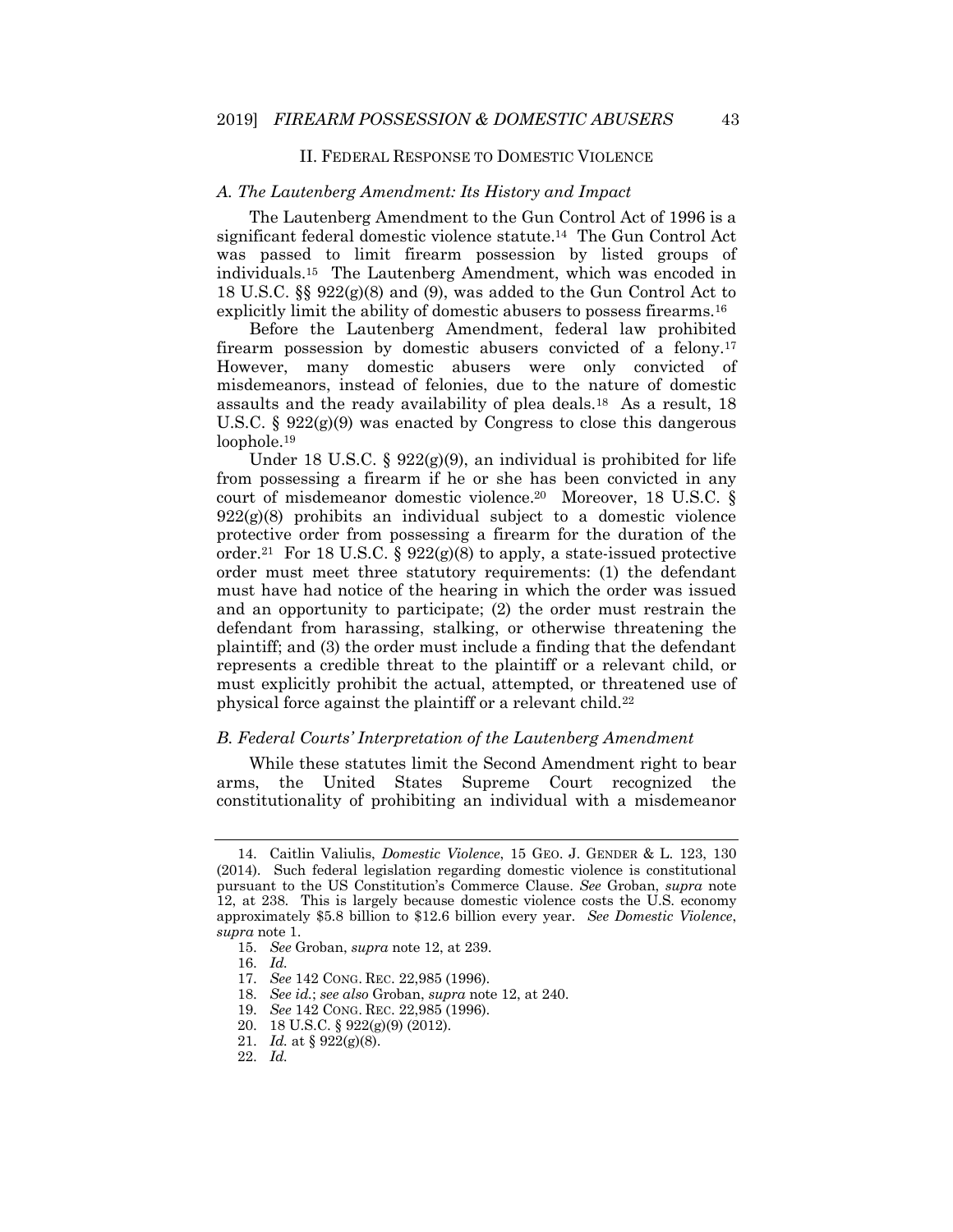domestic violence conviction from possessing a firearm.23 There is a lack of Supreme Court precedent interpreting 18 U.S.C.  $\S 922(g)(8)$ , but the Court's decisions regarding 18 U.S.C. § 922(g)(9) suggest a federal public policy favoring an expansive interpretation of both provisions in order to protect victims.24

Together, two Supreme Court cases demonstrate a strong federal policy that favors broad firearm prohibitions for domestic abusers. First, in *United States v. Castleman*, the Supreme Court broadly defined "misdemeanor crime of domestic violence."25 Petitioner Castleman was indicted on a series of charges, including illegally selling firearms and a violation of 18 U.S.C.  $\S 922(g)(9)$  for a prior domestic violence misdemeanor conviction.26 Castleman contended his prior domestic violence misdemeanor conviction did not meet the definition in 18 U.S.C. §  $922(g)(9)$  because the statute did not require the use of physical violence as an element.<sup>27</sup>

However, the Supreme Court broadly interpreted "physical assault" for purposes of 18 U.S.C.  $\S 922(g)$  to mean just "offensive touching."28 The Court emphasized that physical violence was not necessary to support a charge under 18 U.S.C. § 922(g)(9) because domestic violence includes "acts that one might not characterize as 'violent' in a nondomestic context."29 The Court recognized that most physical domestic assaults are relatively minor, but these assaults are still significant because the repetition of such acts over time subjects the victim to the abuser's control.30

Second, just two years later, the Supreme Court went even further in *United States v. Voisine* by holding that a domestic violence misdemeanor conviction with a mens rea of recklessness qualifies under 18 U.S.C. §  $922(g)(9)^{31}$  Petitioner Voisine pled guilty to violation of a misdemeanor state statute that prohibited "intentionally, knowingly or recklessly" causing injury or offensive physical contact to another person.32 Several years later, federal authorities began investigating Voisine for allegedly killing a bald eagle, and he was subsequently arrested for violating 18 U.S.C. §  $922(g)(9)$  by owning a rifle.<sup>33</sup> Voisine challenged his indictment by arguing that 18 U.S.C. §  $922(g)(9)$  was not applicable because his

- 29. *Id.* at 165.
- 30. *Id.* at 165–66.

33. *Id.*

<sup>23.</sup> *See* Voisine v. United States, 136 S. Ct. 2272, 2281 (2016).

<sup>24.</sup> *See, e.g.*, United States v. Castleman, 572 U.S. 157 (2014); *Voisine*, 136 S. Ct. at 2272.

<sup>25.</sup> *Castleman*, 572 U.S. at 162–63.

<sup>26.</sup> *Id.* at 161.

<sup>27.</sup> *Id.*

<sup>28.</sup> *Id.* at 162–63, 167.

<sup>31.</sup> Voisine v. United States, 136 S. Ct. 2272, 2276 (2016).

<sup>32.</sup> *Id.* at 2277 (quoting ME. REV. STAT. ANN., tit. 17–A, § 207(1)(A) (2017)).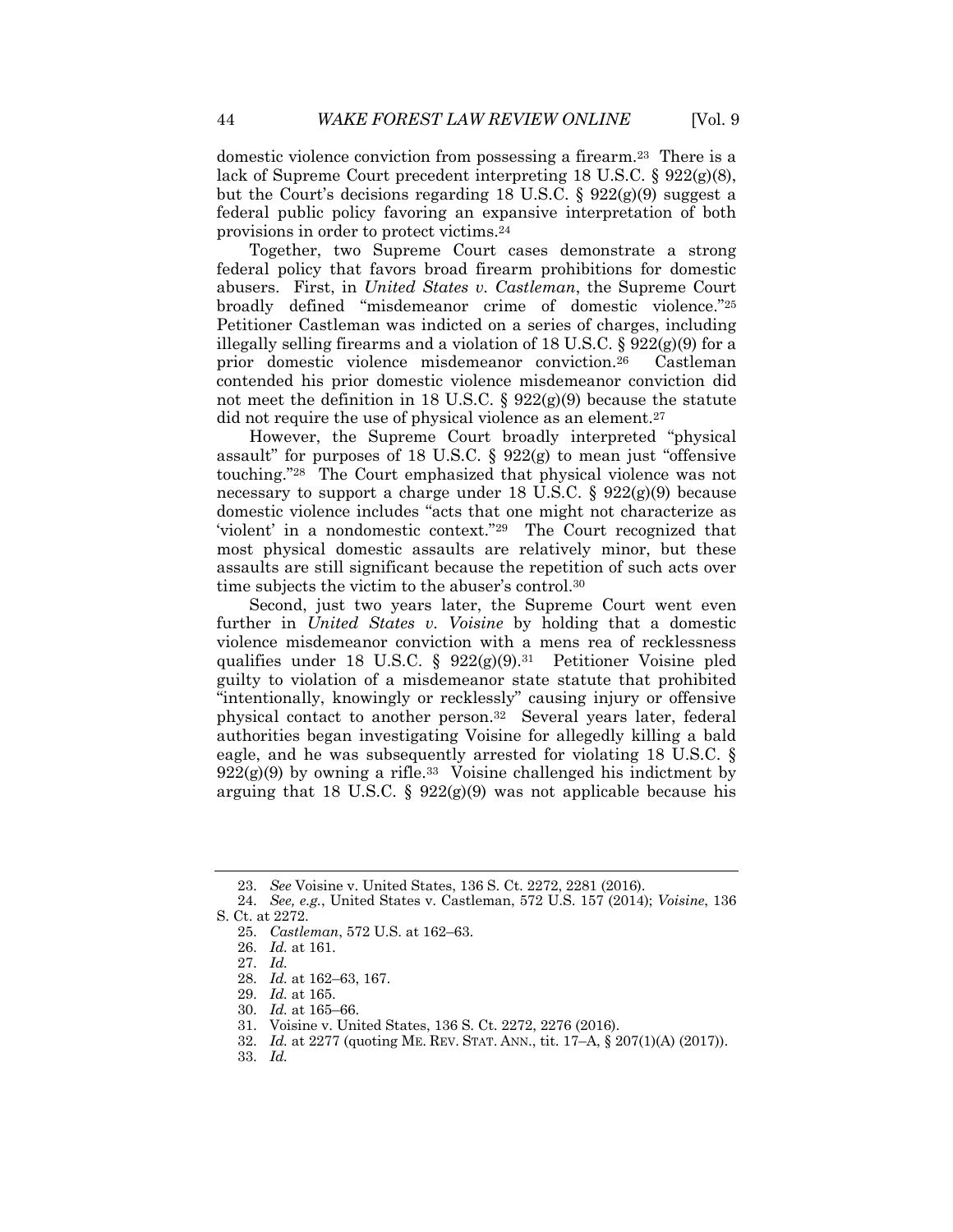domestic violence misdemeanor conviction could have been based on a merely reckless mens rea.34

However, in holding that 18 U.S.C. §  $922(g)(9)$  applied to domestic violence misdemeanors with only a reckless mens rea, the Court emphasized that Congress did not focus on mens rea when it defined "domestic violence misdemeanor."35 Instead, Congress only required some level of physical force.36 The Court reasoned that a broad interpretation of 18 U.S.C.  $\S$  922(g)(9) would be more congruent with congressional intent because this provision was enacted to prohibit firearm possession by abusers "convicted under run-of-the-mill misdemeanor assault and battery laws."37 The Court feared that limiting 18 U.S.C.  $\S 922(g)(9)$  to only misdemeanors with a knowing or intentional mens rea would significantly hinder the provision's purpose because, at the time, two-thirds of state domestic violence misdemeanor statutes included a reckless mens rea.38

# III. NORTH CAROLINA'S RESPONSE TO DOMESTIC VIOLENCE

# *A. N.C. Gen. Stat. § 50B: North Carolina's Domestic Violence Protective Order System*

By 1978, North Carolina was one of a handful of states that did not allow domestic violence victims to obtain civil protective orders against abusive spouses.39 The North Carolina legislature responded in 1979 by passing the Domestic Violence Act,40 which operates separately from North Carolina's criminal domestic violence system.41 Under the modern North Carolina protective order statute, domestic violence includes acts upon an aggrieved party, or a minor child in the care or custody of an aggrieved party, who has a personal relationship with the defendant.<sup>42</sup>

38. *Id.*

39. Michael J. Duane, *North Carolina's Domestic Violence Act: Preventing Spouse Abuse*, 17 N.C. CENT. L.J. 82, 88 (1988).

40. *Id.*

41. *Id.*

42. N.C. GEN. STAT.  $\S$  50B-1(a)(1)–(3) (2017). According to the statute the following constitutes domestic violence:

<sup>34.</sup> *Id.*

<sup>35.</sup> *Id.* at 2278.

<sup>36.</sup> *Id.*

<sup>37.</sup> *Id.*

<sup>(1)</sup> Attempting to cause bodily injury, or intentionally causing bodily injury; or (2) Placing the aggrieved party or a member of the aggrieved party's family or household in fear of imminent serious bodily injury or continued harassment . . . that rises to such a level as to inflict substantial emotional distress; or (3) Committing any [statutorily defined sexual assault].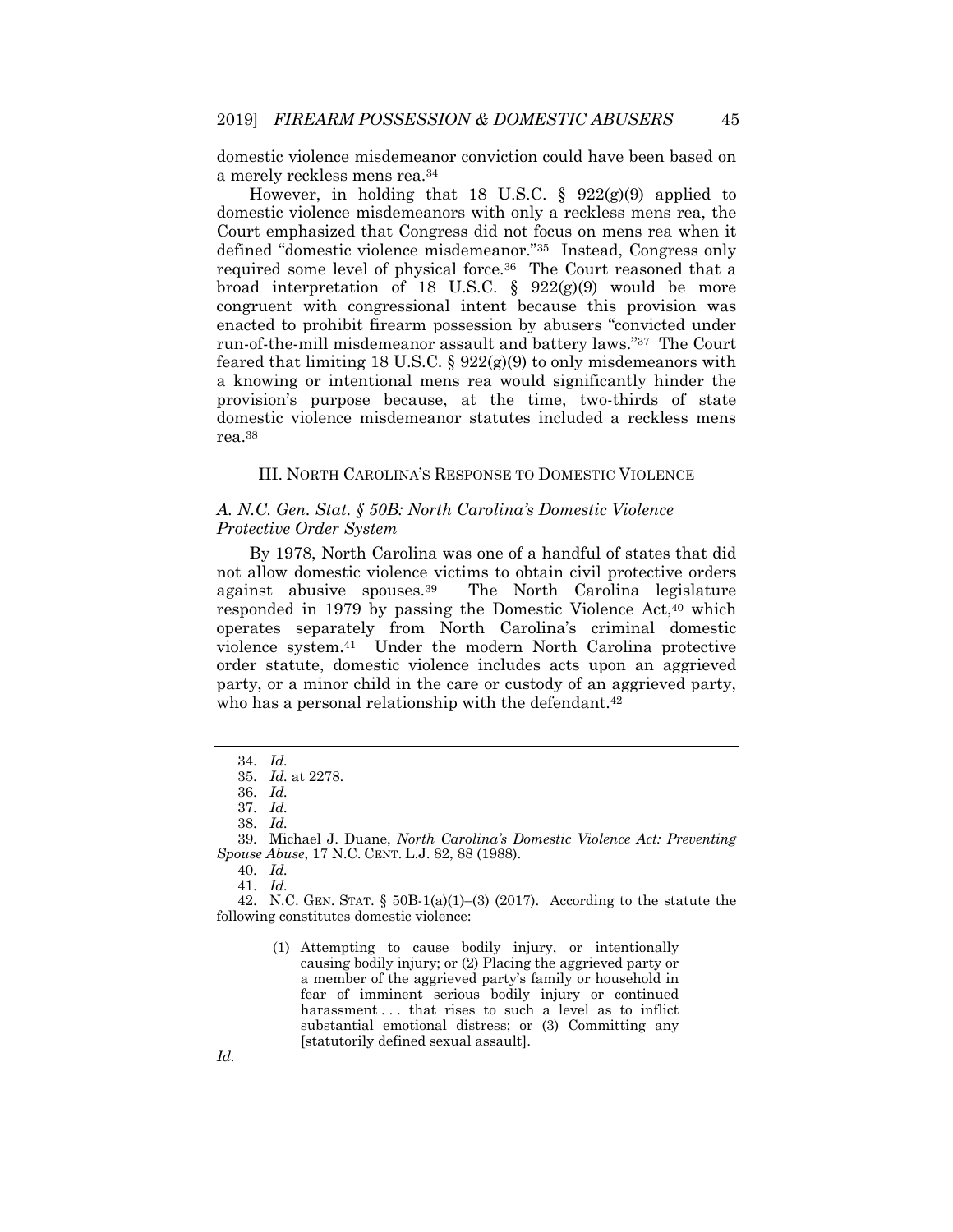The court will issue an ex parte protective order without giving the defendant prior notice if the aggrieved party proves there is a danger that domestic violence will be committed upon the aggrieved party or a minor child.43 The court has considerable discretion to provide a variety of remedies in the ex parte order, including prohibiting the defendant from possessing firearms.44

However, a hearing must be held within ten days of the issuance of the ex parte order or within seven days of service of process on the defendant.45 At this hearing, the court may grant a protective order for a fixed period of up to one year.46 At the ex parte and ten day hearing, the court must ask the defendant about the defendant's access to a firearm, ownership of a firearm, or possession of a permit to carry a concealed firearm.47 When granting an ex parte or one year order, the court shall order the defendant to surrender all firearms to the sheriff if the court finds any of the following:

(1) The use or threatened use of a deadly weapon by the defendant or a pattern of prior conduct involving the use or threatened use of violence with a firearm against persons. (2) Threats to seriously injure or kill the aggrieved party or minor child by the defendant. (3) Threats to commit suicide by the defendant. (4) Serious injuries inflicted upon the aggrieved party or minor child by the defendant.48

After the termination of the protective order, the defendant may petition for the return of any surrendered firearms through a court hearing.<sup>49</sup> According to the statute, the court shall refuse to return the surrendered firearms if "the defendant is precluded from owning or possessing a firearm pursuant to [s]tate or federal law or if the defendant has any pending criminal charges."50

# *B. North Carolina Courts' Narrow Interpretation of Firearm Prohibitions*

Despite federal policy, North Carolina and the Fourth Circuit sometimes disfavor seizing firearms from domestic abusers convicted of misdemeanors or subject to state protective orders. For example, in *Untied States v. Vinson*, the Fourth Circuit struck down petitioner Vinson's indictment under 18 U.S.C. § 922(g)(9) because the state domestic violence misdemeanor statute under which

<sup>43.</sup> *Id.* at § 50B(b)(1)–(6).

<sup>44.</sup> N.C. GEN. STAT. § 50B-3(a)(1)–(13) (2017).

<sup>45.</sup> *Id.* at § 50B-2(c)(5).

<sup>46.</sup> *Id.* at § 50B-3(a1)–(b).

<sup>47.</sup> *Id.* at § 50B-3.1(b)–(c).

<sup>48.</sup> *Id.* at § 50B(a)(1)–(4).

<sup>49.</sup> *Id.* at § 50B(f).

<sup>50.</sup> *Id.*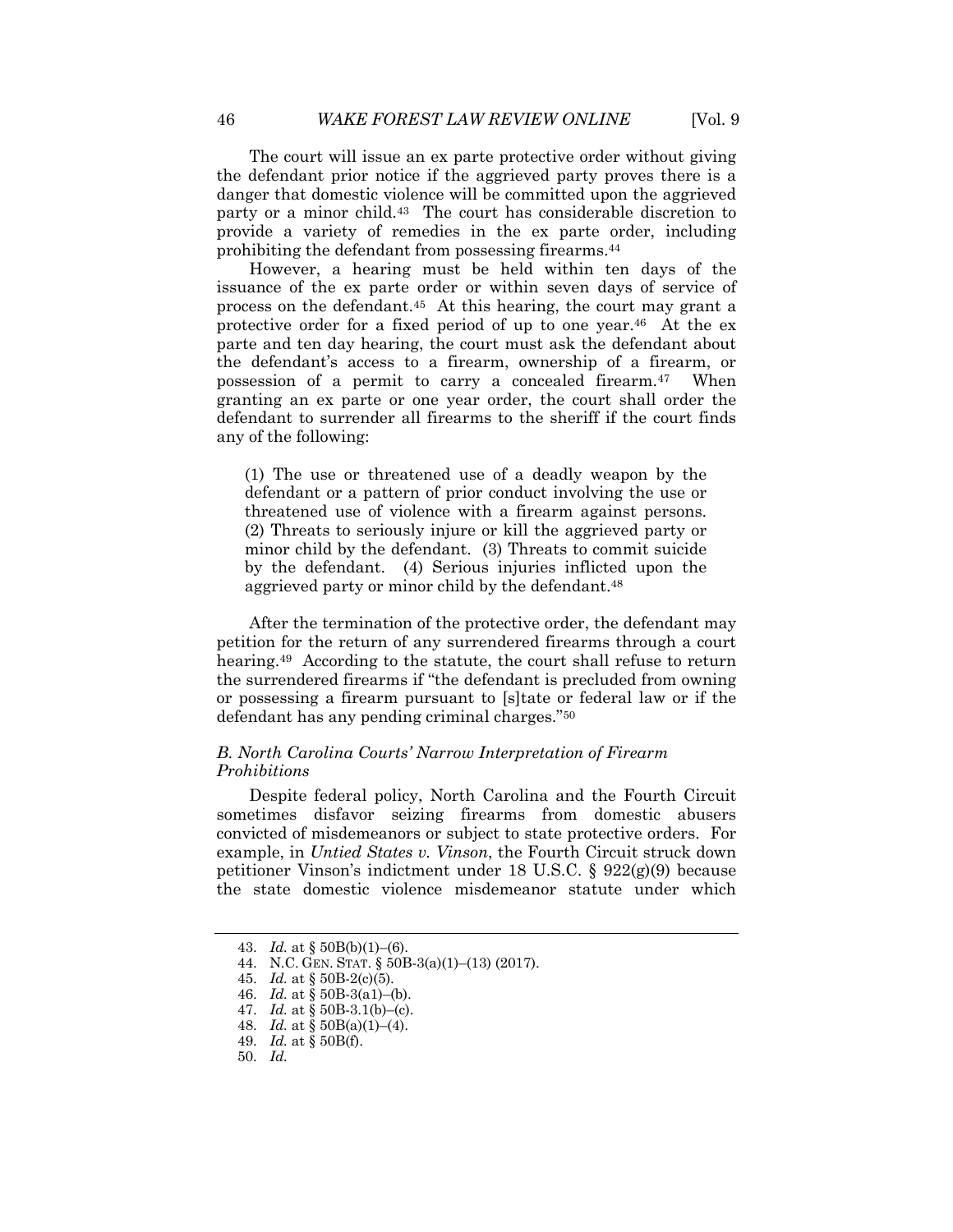Vinson was convicted only required a mens rea of culpable negligence.51 Under *Vinson*, simple assault and assault on a female, the most common charges for domestic violence incidents in North Carolina, do not qualify as misdemeanor crimes of domestic violence for purposes of 18 U.S.C. § 922(g)(9).52 However, *Voisine*, decided by the Supreme Court a year after *Vinson*,53 casts doubt on *Vinson* by indicating that a reckless mens rea, one step above culpable negligence, qualifies as a domestic violence misdemeanor for 18 U.S.C. § 922(g)(9).54

Furthermore, in *Griffin v. Reichard,* the North Carolina Court of Appeals demonstrated a similar unwillingness to seize firearms by reversing the firearm prohibition originally granted in a state domestic violence protective order.55 In that case, plaintiff obtained a domestic violence protective order against defendant Reichard, who committed sexual battery against her while she was incapacitated.56 Based on plaintiff's testimony that Reichard possessed several guns and that she believed he would be willing to use deadly force against her,<sup>57</sup> the ex parte and final protective orders prohibited Reichard from possessing a firearm.58 Reichard then appealed the firearm prohibition portion of the protective order.59

The North Carolina Court of Appeals held that the trial court improperly prohibited Reichard from possessing a firearm because the trial court did not make any of the four  $\S$  50B statutory findings of fact required to prohibit firearm possession.<sup>60</sup> In its decision, the Court relied on the precedential holding in *State v. Poole* that at least one of the statutory factors listed in N.C. Gen. Stat. § 50B- $3.1(a)(1)$ –(4) must be met before prohibiting firearm possession.<sup>61</sup> The Court emphasized that the sexual battery at issue "did not involve the use or threatened use of a firearm," and that Reichard had never "used or threatened to use violence against" the plaintiff or her children.62

# IV. THE PROBLEMATIC AMBIGUITIES IN NORTH CAROLINA'S DOMESTIC

<sup>51.</sup> United States v. Vinson, 805 F.3d 120, 126 (4th Cir. 2015).

<sup>52.</sup> *Id.*

<sup>53.</sup> *Compare id.*, *with* Voisine v. United States, 136 S. Ct. 2272 (2016).

<sup>54</sup> *See* Jeffrey B. Welty, *Vinson, Voisine, and Misdemeanor Crimes of Domestic Violence*, UNC SCH. GOV'T: N.C. CRIM. L. (July 18, 2016, 8:26 AM), https://www.sog.unc.edu/blogs/nc-criminal-law/vinson-voisine-and-

misdemeanor-crimes-domestic-violence; *see Voisine*, 136 S. Ct. 2272, 2277–78. 55. *See* Griffin v. Reichard, No. COA14–687, 2015 WL 3793605, at \*1 (N.C. Ct. App. June 16, 2015).

<sup>56.</sup> *Id.* at \*3.

<sup>57.</sup> *Id.* at \*1.

<sup>58.</sup> *Id.* at \*3.

<sup>59.</sup> *Id.*

<sup>60.</sup> *Id.* at \*5.

<sup>61.</sup> *Id.*; *see also* State v. Poole, 745 S.E.2d 26, 37 (N.C. Ct. App. 2013).

<sup>62.</sup> *Griffin*, 2015 WL 3793605, at \*6.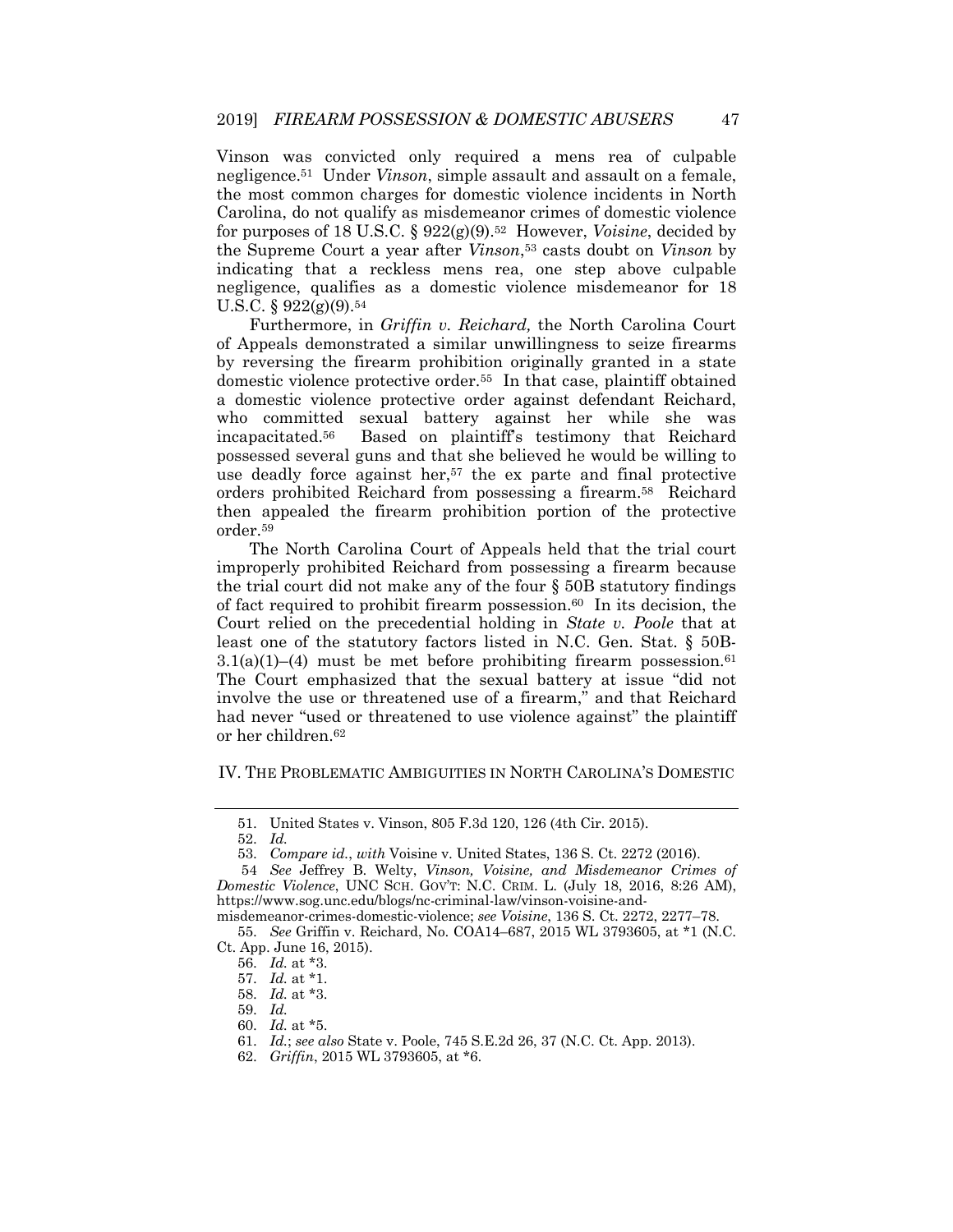# VIOLENCE FIREARM PROHIBITIONS

# *A. The Contradictions between Federal Law and North Carolina Law*

Unfortunately, there is ambiguity on how 18 U.S.C.  $\S$   $922(g)(8)$ and (9) apply to North Carolina domestic violence misdemeanors and protective orders. First, since *Voisine* addresses only the mens rea of recklessness, it is currently unsettled whether North Carolina misdemeanor domestic violence convictions, which require a mens rea of just culpable negligence,  $63$  are included under §  $922(g)(9)$ .  $64$  If a court broadly interprets 18 U.S.C. §  $922(g)(9)$  as the Supreme Court did in *Voisine*,65 then individuals with North Carolina misdemeanor domestic violence convictions would likely be barred from possessing a firearm by 18 U.S.C.  $\S 922(g)(9)$ . The inclusion of North Carolina misdemeanor domestic violence convictions in the definition of 18 U.S.C. §  $922(g)(9)$  seems most consistent with Senator Lautenberg's expression of congressional intent to create a "policy of zero tolerance" for domestic abusers and firearms.<sup>66</sup>

In regard to individuals subject to protective orders, North Carolina's refusal to ban possession of a firearm unless the domestic violence incident satisfies at least one of the four § 50B statutory factors imposes an additional hurdle not present in 18 U.S.C. §  $922(g)(8).67$  As previously discussed, 18 U.S.C. §  $922(g)(8)$  imposes only three general requirements for a domestic violence protective order to qualify under this provision,<sup>68</sup> and North Carolina's protection orders seem to meet these requirements.69 Since North Carolina domestic violence protection orders qualify, they should be subject to 18 U.S.C. § 922(g)(8)'s mandatory prohibition of firearm possession by individuals subject to these protective orders.70

However, under state law, a North Carolina district court may not prohibit firearm possession unless the court finds the defendant: (1) used or threatened to use a deadly weapon; (2) threatened to seriously injure or kill the aggrieved party or minor child; (3) threatened to commit suicide; or (4) inflicted serious injuries upon the aggrieved party or minor child.71 Since these factors are not a

<sup>63.</sup> United States v. Vinson, 805 F.3d 120, 126 (4th Cir. 2015).

<sup>64.</sup> *See* Welty, *supra* note 54.

<sup>65.</sup> Voisine v. United States, 136 S. Ct. 2272, 2278 (2016).

<sup>66.</sup> *See* Groban, *supra* note 12, at 240 (discussing statements made during congressional debate on the Lautenberg Amendment, which is codified as 18 U.S.C. § 922(g)(9)).

<sup>67.</sup> *Compare* N.C. GEN. STAT. § 50B-3.1(a)(1)–(4) (2017) (listing the statutory factors that govern when a North Carolina court can prohibit firearms in a protective order), *with* 18 U.S.C. §  $922(g)(8)$  (2012) (omitting all of the North Carolina statutory factors).

<sup>68.</sup> *See supra* text accompanying note 22.

<sup>69.</sup> *See supra* Part III.A.

<sup>70.</sup> *See* 18 U.S.C. § 922(g) (2012).

<sup>71.</sup> *See* N.C. GEN. STAT. § 50B-3.1(a)(1)–(4).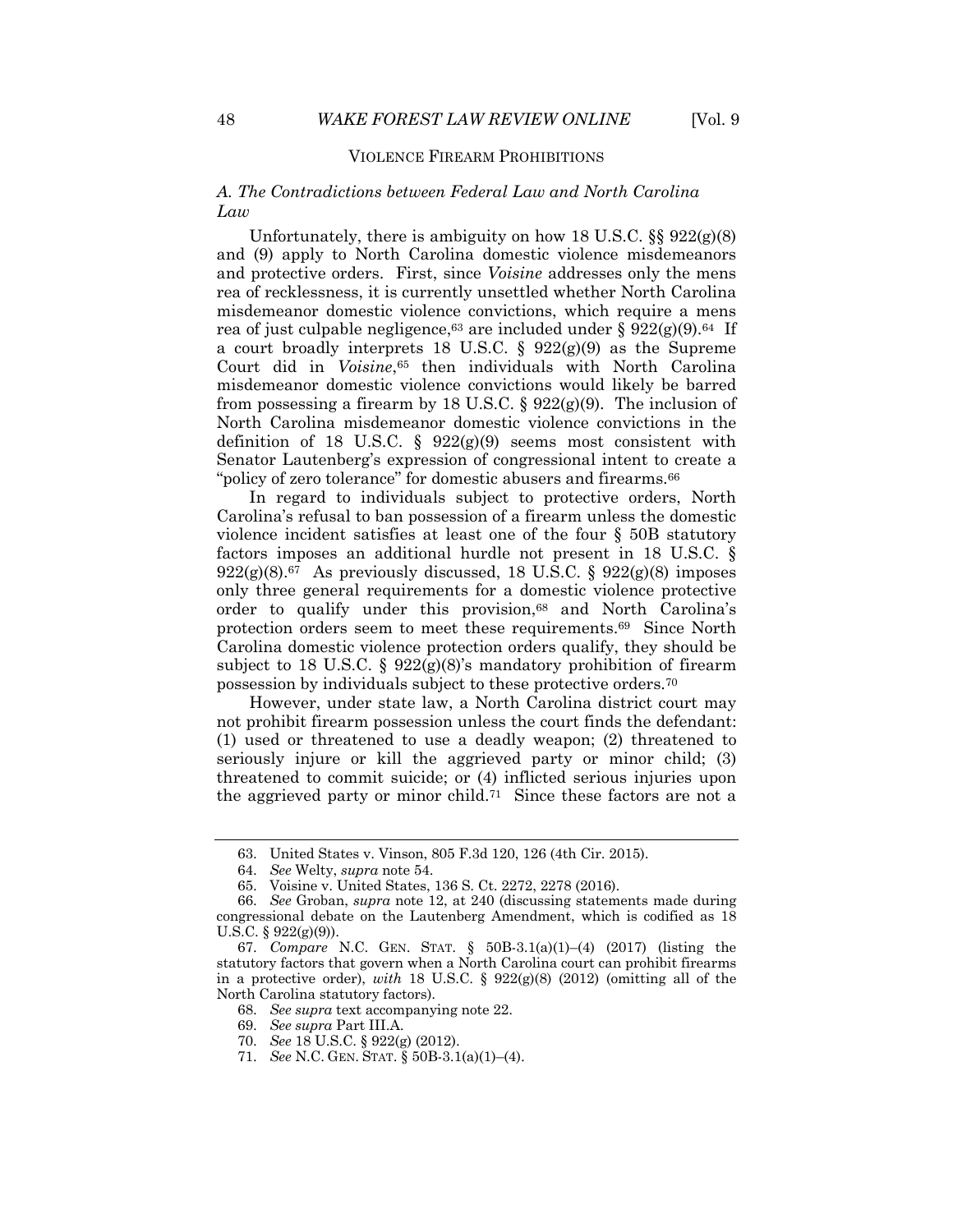part of 18 U.S.C. § 922(g)(8), a North Carolina court may lack the authority under state law to seize a defendant's firearms, even if the firearm prohibition seems to be otherwise required by 18 U.S.C. §  $922(g)(8)$ . A central issue inhibiting North Carolina courts' enforcement of 18 U.S.C. §  $922(g)(8)$  through its own state firearm prohibition rules is the ambiguity surrounding the term "serious injuries."72

Although N.C. Gen. Stat. § 50B repeatedly uses the term "serious injuries" in its discussion of domestic violence, this vague phrase is not defined.73 Thus, there is considerable judicial discretion to interpret this term, which can lead to problematic results. For example, in *Griffin*, the North Carolina Court of Appeals refused to uphold the firearm prohibition granted by the trial court because it emphasized that the assault did not involve the use of the firearm.74 The court's focus on the lack of firearm use during the assault<sup>75</sup> seems to imply that the "serious injuries" factor is unlikely to be satisfied unless the defendant utilized a firearm. *Griffin* is an unpublished case that lacks true precedential value.<sup>76</sup> However, *Griffin* is still important because it may informally influence district judges' who seek to avoid reversal by drafting opinions that align with the appellate court's perspective.

# *B. Negative Effects of the Ambiguities on Domestic Violence Victims and Defendants*

Due to the inconsistencies between federal law and North Carolina law, there are major issues hindering the enforcement of domestic violence firearm prohibitions. Since 18 U.S.C. §§ 922(g)(8) and (9) are federal law, enforcement is left to federal investigation officers and federal courts.77 However, in practice, the availability of this remedy is sharply restricted by the limited resources of the federal government. For example, there are only about 22,000 federal agents and 10,000 federal prosecutors in the entire nation tasked with enforcing a wide variety of federal laws.78 Thus, North Carolina fails domestic violence victims by relegating responsibility for firearm prohibition enforcement to the discretionary power of federal authorities.

<sup>72.</sup> *Id.* at § 50B-3.1(a)(4).

<sup>73.</sup> *Id.* at § 50B.

<sup>74.</sup> Griffin v. Reichard, No. COA14–687, 2015 WL 3793605, at \*6 (N.C. Ct. App. June 16, 2015).

<sup>75.</sup> *Id.* at \*6.

<sup>76.</sup> *Id.* at \*1.

<sup>77.</sup> *See* MICHAEL KENT CURTIS, J. WILSON PARKER, WILLIAM G. ROSS, DAVISON M. DOUGLAS & PAUL FINKELMAN, CONSTITUTIONAL LAW IN CONTEXT 231 (4th ed. 2018).

<sup>78.</sup> *U.S. Department of Justice FY 2018 Budget Summary*, U.S. DEP'T OF JUSTICE, https://www.justice.gov/jmd/page/file/968216/download (last visited Apr. 24, 2019).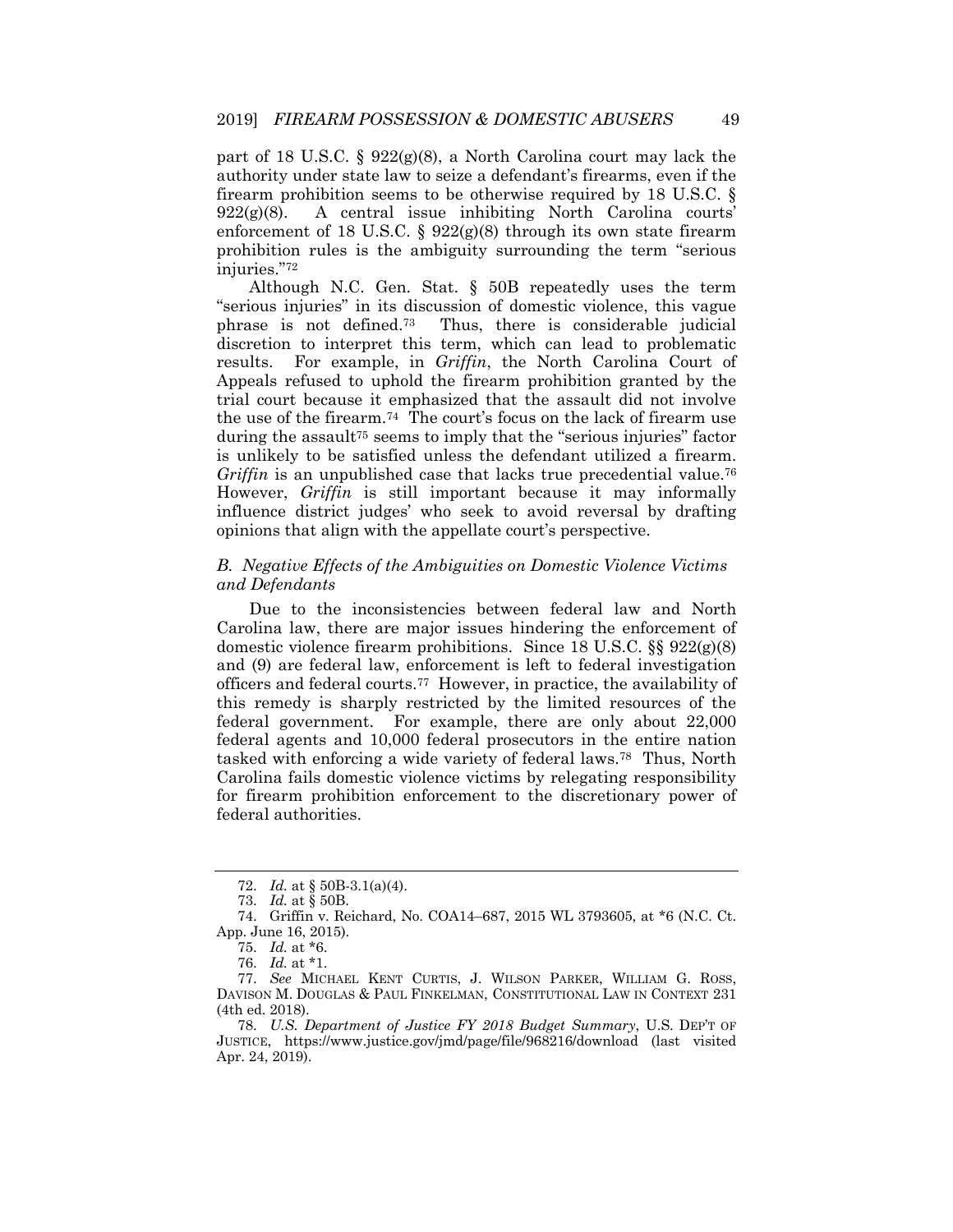These problems with federal enforcement are demonstrated in *Castleman* and *Voisine* because both defendants were originally investigated for serious federal crimes.79 In these cases, indictments for violation of 18 U.S.C. §  $922(g)(9)$  were added to other indictments to increase the charges against the defendants.<sup>80</sup> It is doubtful whether the federal government would have devoted the resources to investigating and indicting them under 18 U.S.C.  $\S$  922(g)(9) without the other underlying federal charges.

Furthermore, these enforceability issues disproportionately harm low-income women because they are more likely to have been impacted by domestic violence than their high-income peers.81 For these women, domestic violence creates or reinforces their financial instability; for example, "60% of domestic violence survivors report[] losing their jobs as a direct consequence of the [domestic] abuse."<sup>82</sup> Moreover, "the majority of homeless women are domestic abuse survivors."<sup>83</sup> The plaintiff in *Griffin* was represented by the nonprofit Legal Aid of North Carolina, 84 which exemplifies how lowincome women face significant obstacles in obtaining relief through domestic violence protection orders.

Defendants also suffer from the lack of statutory clarity. North Carolina provides vague warnings that defendants *may* be violating federal law if they choose to possess a firearm.85 Also, North Carolina state law requires all defendants convicted of domestic violence misdemeanors to be provided with a copy of form AOC-CR-617,86 which ambiguously warns that recipients that they "may" be violating federal law.87

83. *Id.*

84. *See* Griffin v. Reichard, No. COA14–687, 2015 WL 3793605 (N.C. Ct. App. June 16, 2015).

en.pdf?PXuSyuOIuOwIQ\_h.S7ViQmwRocHtF91 (last visited Apr. 20, 2019).

87. The form provides:

If you are convicted of a misdemeanor involving violence where you are or were a spouse, intimate partner, parent, or guardian

<sup>79.</sup> *See generally* United States v. Castleman, 572 U.S. 157 (2014); Voisine v. United States, 136 S. Ct. 2272 (2016).

<sup>80.</sup> *See Castleman*, 572 U.S. at 161; *Voisine*, 136 S. Ct. at 2274.

<sup>81.</sup> *See* Lecia Imbery, *The Intersection of Poverty and Domestic Violence*, YWCA (Oct. 16, 2014), https://www.ywca.org/blog/2014/10/16/the-intersectionof-poverty-and-domestic-violence/.

<sup>82.</sup> Sady Doyle, *Want to Reduce Domestic Violence? Treat It Like An Economic Issue*, TALK POVERTY (Sept. 19, 2016), https://talkpoverty.org/2016/09/19/want-reduce-domestic-violence-treat-likeeconomic-issue/.

<sup>85.</sup> Specifically, a small statement at the bottom of each North Carolina domestic violence protection order form currently warns defendants that "[f]ederal law makes it a crime for you to possess, transport, ship or receive any firearm or ammunition while this order is in effect even if this order does not prohibit you from possessing firearms." *See Domestic Violence Order of Protection AOC–CV–306A (2015)*, N.C. JUD. BRANCH, https://www.nccourts.gov/assets/documents/forms/cv306-

<sup>86.</sup> *See* N.C. GEN. STAT. § 15A-1336 (2017).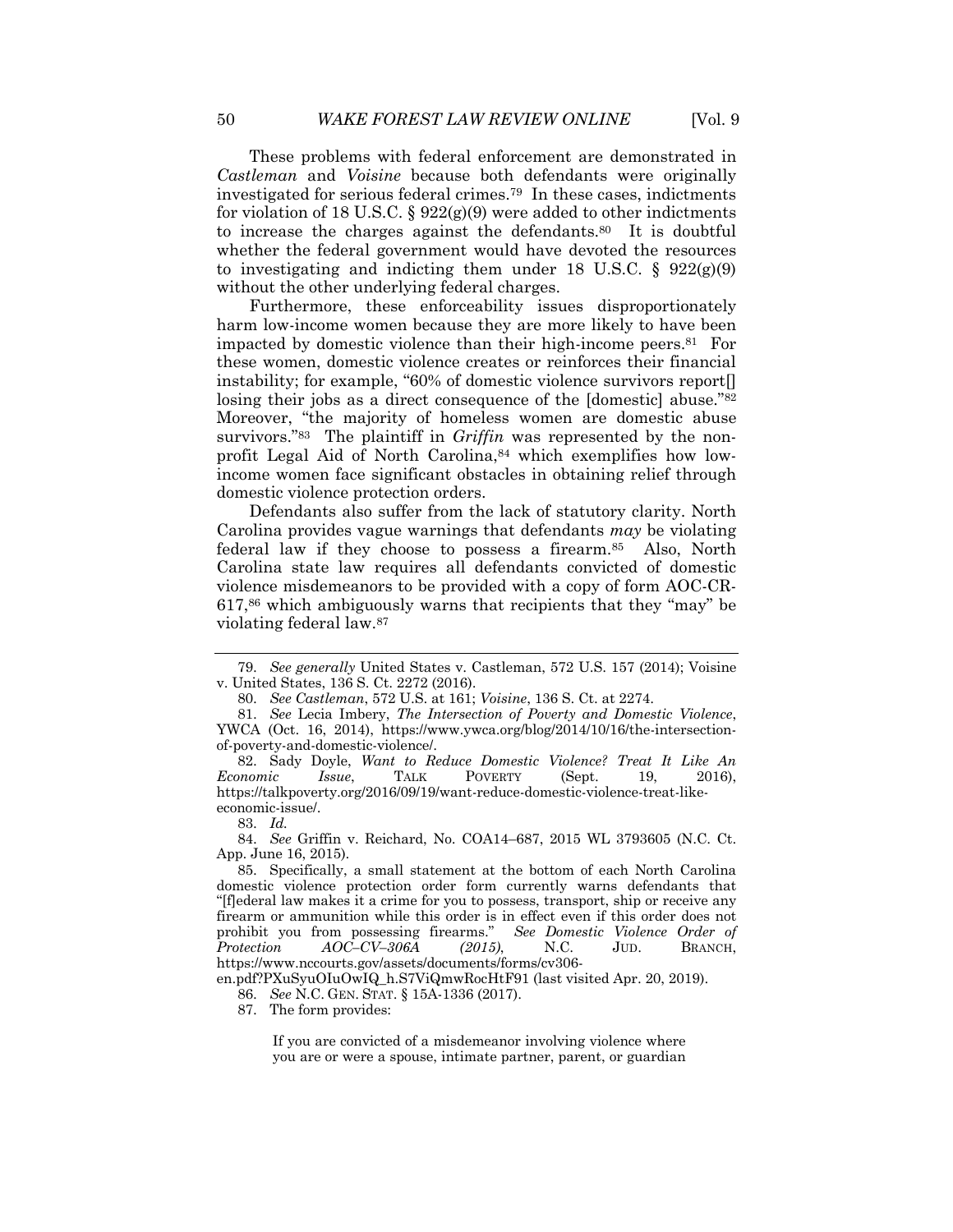Additionally, North Carolina statutes and judicial decisions provide attorneys with little information on how to advise their clients regarding domestic violence conviction and firearm possession.88 Some North Carolina attorneys admit that the best advice they can give clients who have been convicted of domestic violence misdemeanors is to never possess a firearm just to be on the safe side.89

In North Carolina, if a defendant's firearms are seized as part of an emergency ex parte protective order, the court will return the firearms to the defendant if the one-year protective order is granted without a judicial finding that any of the four statutory factors required to prohibit a firearm are satisfied.90 Therefore, by returning firearms to defendants who are likely barred by federal law from possessing them, North Carolina essentially aids these defendants in violating federal law. Defendants who do not notice or understand the warning at the bottom of the protective order place themselves in danger of federal prosecution for possession of a firearm, even if North Carolina courts unintentionally led them to believe they could lawfully possess firearms.

# V. CONCLUSION

Federal law, such as the Lautenberg Amendment, demonstrates a strong federal public policy that favors prohibiting domestic abusers from possessing firearms. However, not all states share this same readiness to prohibit firearm possession.<sup>91</sup> The ambiguity regarding whether North Carolina domestic violence misdemeanors qualify under 18 U.S.C. § 922(g)(9), as well as North Carolina's restrictions on the court's ability to ban firearm possession in a protective order, hinder uniform enforcement of federal domestic violence firearm prohibitions.92

Even though the federal government cannot require North Carolina to enforce a federal regulatory scheme regarding domestic violence firearm prohibitions,93 equivalence between North Carolina law and federal law would allow both levels of government to

- 90. *See* N.C. GEN. STAT. § 50B-3.1(f) (2017).
- 91. *See supra* Part III.A.

93. *See* CURTIS, PARKER, ROSS, DOUGLAS & FINKELMAN, *supra* note 77.

of the victim or are or were involved in another, similar relationship with the victim, *it may be unlawful for you to possess or purchase a firearm*, including a rifle, pistol, or revolver, or ammunition, *pursuant to federal law* under 18 USC  $922(g)(9)$ ...

*Firearm Prohibition Notice AOC–CR–617 (2007)*, N.C. JUD. BRANCH, https://www.nccourts.gov/assets/documents/forms/cr617 en.pdf?wkVKEcn3BxmEbTfLqLbQ8l8yabM0vPFW (last visited Apr. 20, 2019) (emphasis added).

<sup>88.</sup> *See supra* text accompanying notes 63–66.

<sup>89.</sup> *See* Welty, *supra* note 54.

<sup>92.</sup> *See supra* Part IV.A.